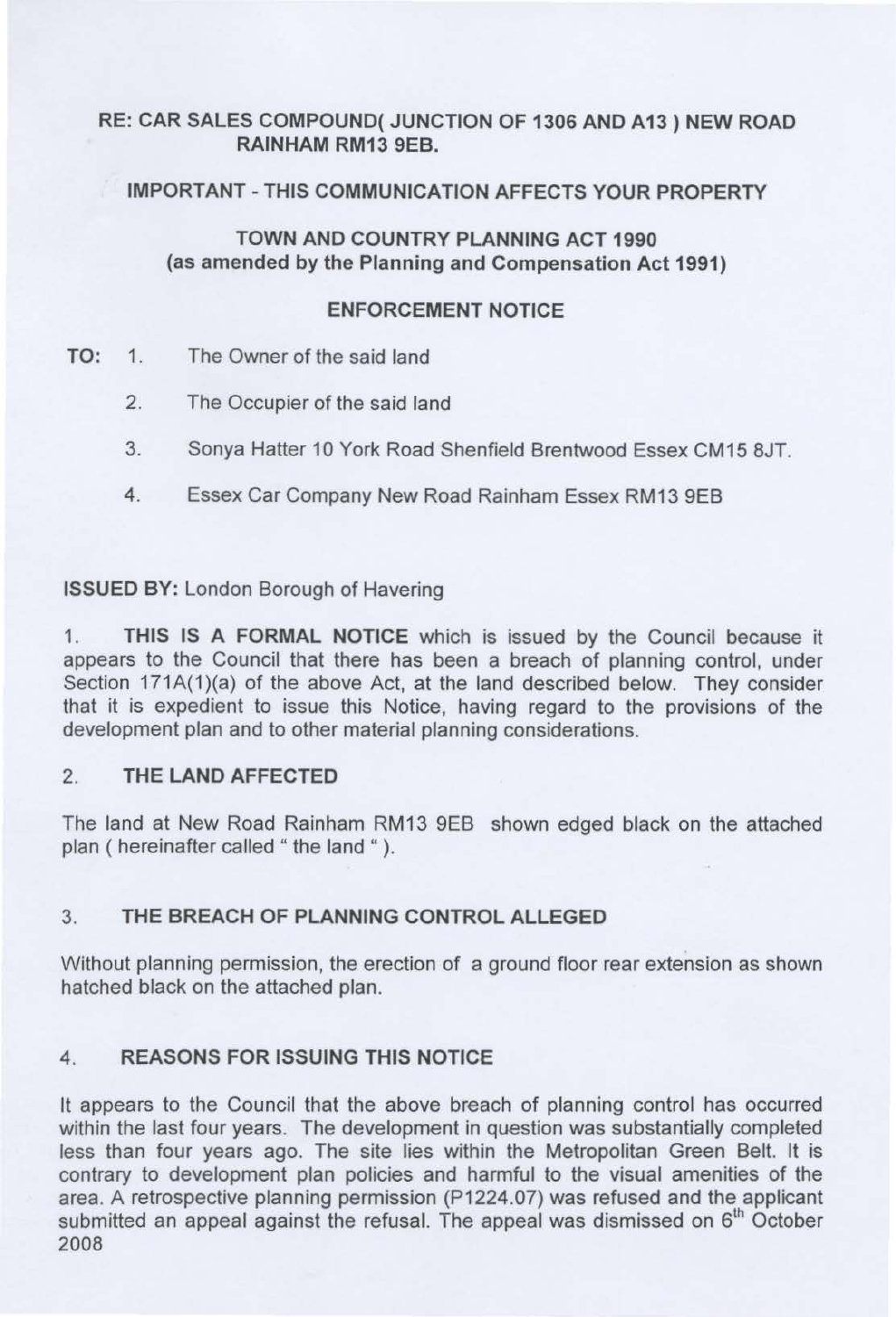In making its decision to issue this Notice the Council considered that the extension is inappropriate development causing harm to the openness of the Green Belt and it is contrary to development plan policies. It is contrary to the objectives of Planning Policy Guidance Note 2 : Green Belts, and contrary to Policy DC45 of the Local Development Framework.

### 5. **WHAT YOU ARE REQUIRED TO DO**

(i) Remove the unauthorised ground floor rear extension located in the area shown hatched black on the attached plan within the land

Time for compliance: 6 months from the effective date of this notice.

(ii) Remove from the land all rubbish, rubble, building materials machinery, apparatus, equipment brought onto the land associated with the unauthorised development and resulting from compliance with (i) above.

Time for compliance: 6 months from the effective date of this notice.

## 6. **WHEN THIS NOTICE TAKES EFFECT**

This Notice takes effect on 20<sup>th</sup> April 2009, unless an appeal is made against it beforehand

Dated: 6th Morch, 2009

Dated: 6th March 2009  $\sqrt{\pi\int\frac{y}{\pi}}$ Authorised Officer

on behalf of London Borough of Havering Town Hall Main Road Romford RM1 3BD

#### **YOUR RIGHT OF APPEAL**

You can appeal against this Enforcement Notice to the Secretary of State by 20<sup>th</sup> April 2009. Further details are given on the information sheet from the Planning Inspectorate which accompanies this Notice. The enclosed booklet "Enforcement Appeals - A guide to procedure" also sets out your rights.

### **WHAT HAPPENS IF YOU DO NOT APPEAL**

If you do not appeal against this Enforcement Notice, it will take effect on 20<sup>th</sup> April 2009 and you must then ensure that the required steps for complying with it, for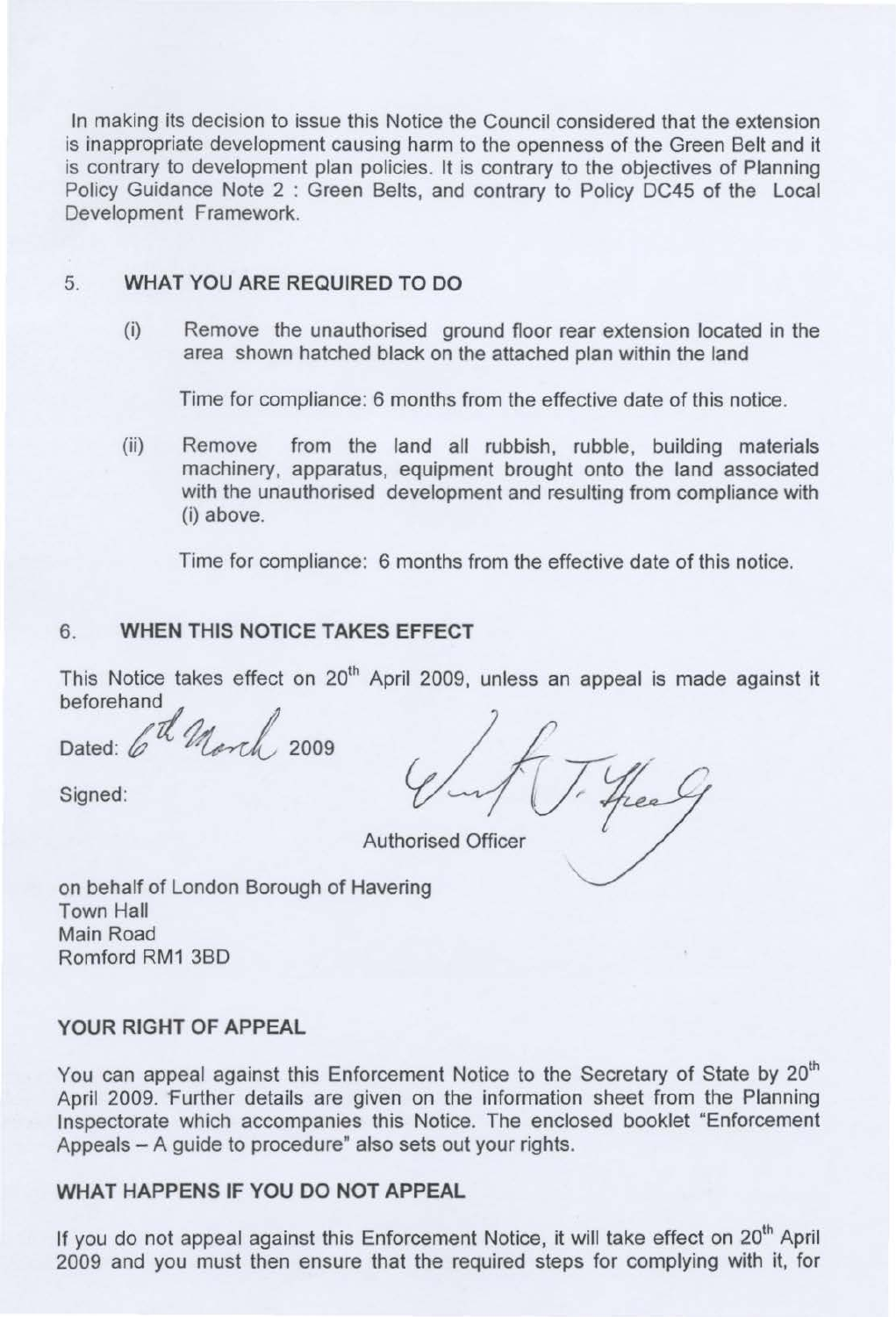which you may be held responsible, are taken within the period specified in the Notice.

FAILURE TO COMPLY WITH AN ENFORCEMENT NOTICE WHICH HAS TAKEN EFFECT CAN RESULT IN PROSECUTION AND/OR REMEDIAL ACTION BY THE COUNCIL.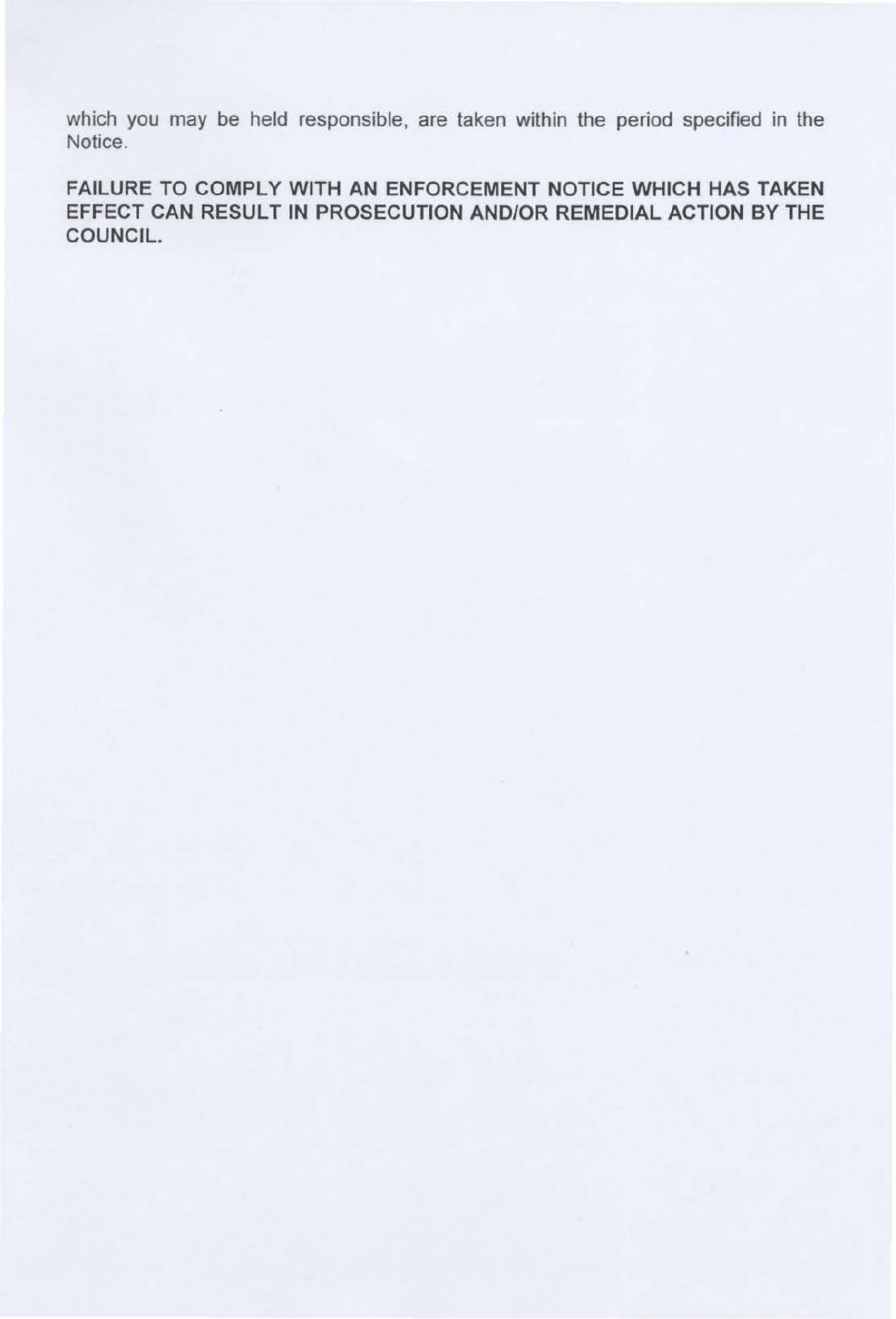# **EXPLANATORY NOTES**

## **STATUTORY PROVISIONS**

A copy of Sections 171A, 1718 and 172 to 177 of the Town and Country Planning Act 1990 (as amended) is enclosed with this Notice.

### **YOUR RIGHT OF APPEAL**

You can appeal against this Notice, but any appeal must be in writing and received, or posted (with the postage paid and properly addressed) in time to be received in the ordinary course of the post, by the Secretary of State before 20<sup>th</sup> April 2009.

If you intend to appeal this Notice you should follow instructions given on the information sheet from the Planning Inspectorate which accompanies this Notice.

### **GROUNDS OF APPEAL**

Under section 174 of the Town and Country Planning Act 1990 (as amended) you may appeal on one or more of the following grounds :

- (a) that, in respect of any breach of planning control which may be constituted by the matters stated in the notice, planning permission ought to be granted or, as the case may be, the condition or limitation concerned ought to be discharged;
- (b) that those matters have not occurred;
- (c) that those matters (if they occurred) do not constitute a breach of planning control;
- (d) that, at the date when the notice was issued, no enforcement action could be taken in respect of any breach of planning control which may be constituted by those matters;
- (e) that copies of the enforcement notice were not served as required by section 172;
- (f) that the steps required by the notice to be taken, or the activities required by the notice to cease, exceed what is necessary to remedy any breach of planning control which may be constituted by those matters or, as the case may be, to remedy any injury to amenity which has been caused by any such breach;
- (g) that any period specified in the notice in accordance with section 173(9) falls short of what should reasonably be allowed.

Not all these grounds may be relevant to you.

## **PLANNING APPLICATION FEE**

Should wish to appeal on ground (a) - that planning permission should be granted for the unauthorised development - then a fee of £670 is payable both to the Secretary of State and to the Council, making the total fees payable £1340. If the fees are not paid then that ground of appeal will not be valid.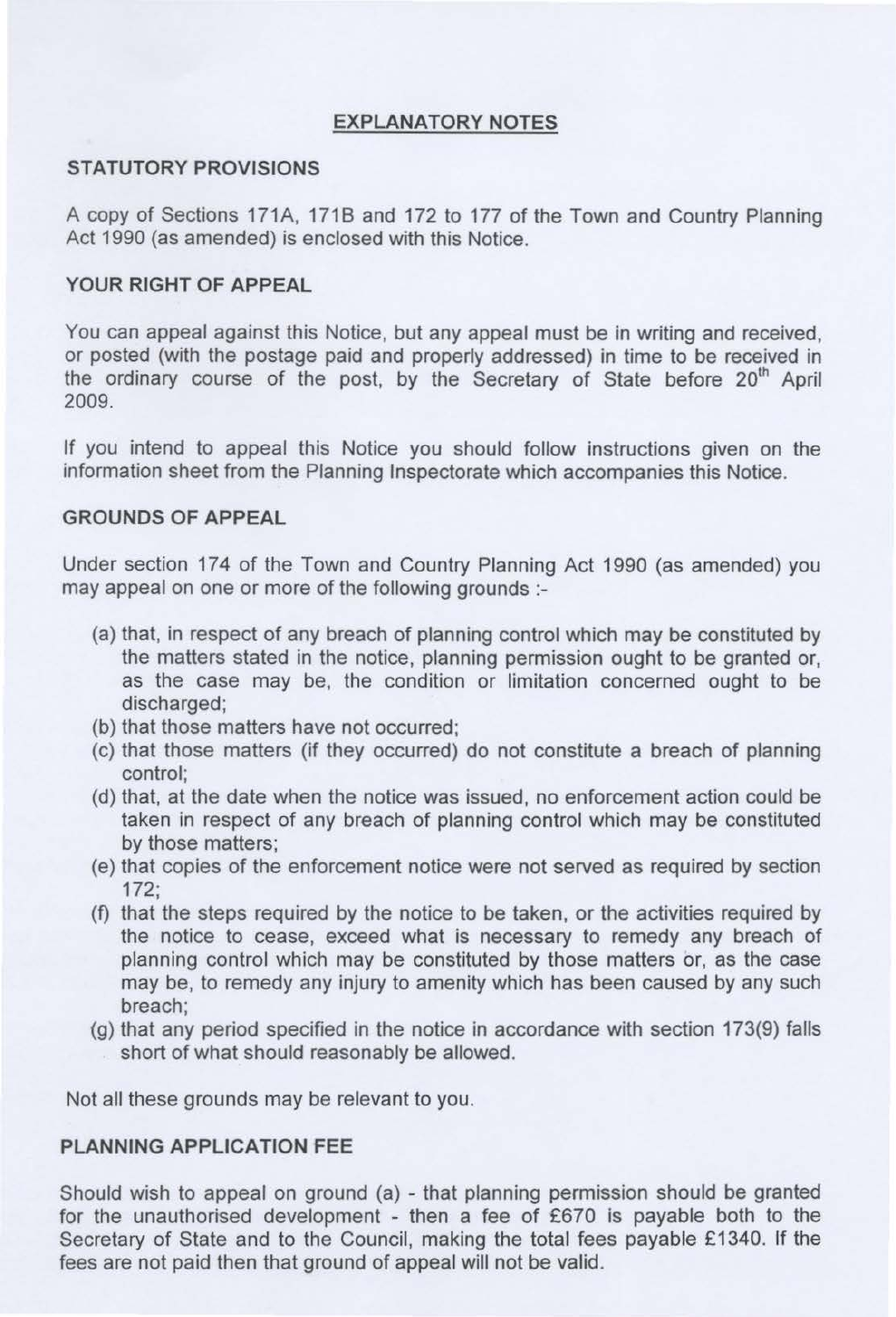### **STATEMENT ON GROUNDS OF APPEAL**

You must submit to the Secretary of State, either when giving notice of appeal or within 14 days from the date on which the Secretary of State sends a notice so requiring , a statement in writing specifying the grounds on which you are appealing against the enforcement notice and stating briefly the facts on which you propose to rely in support of each of those grounds.

### **RECIPIENTS OF THE ENFORCEMENT NOTICE**

The names and addresses of all the persons on whom the Enforcement Notice has been served are:

- 1. The Owner of the said land
- 2. The Occupier of the said land
- 3. Sonya Hatter 10 York Road Shenfield Brentwood Essex CM15 8JT
- 4. Essex Car Company New Road Rainham Essex RM13 9EB